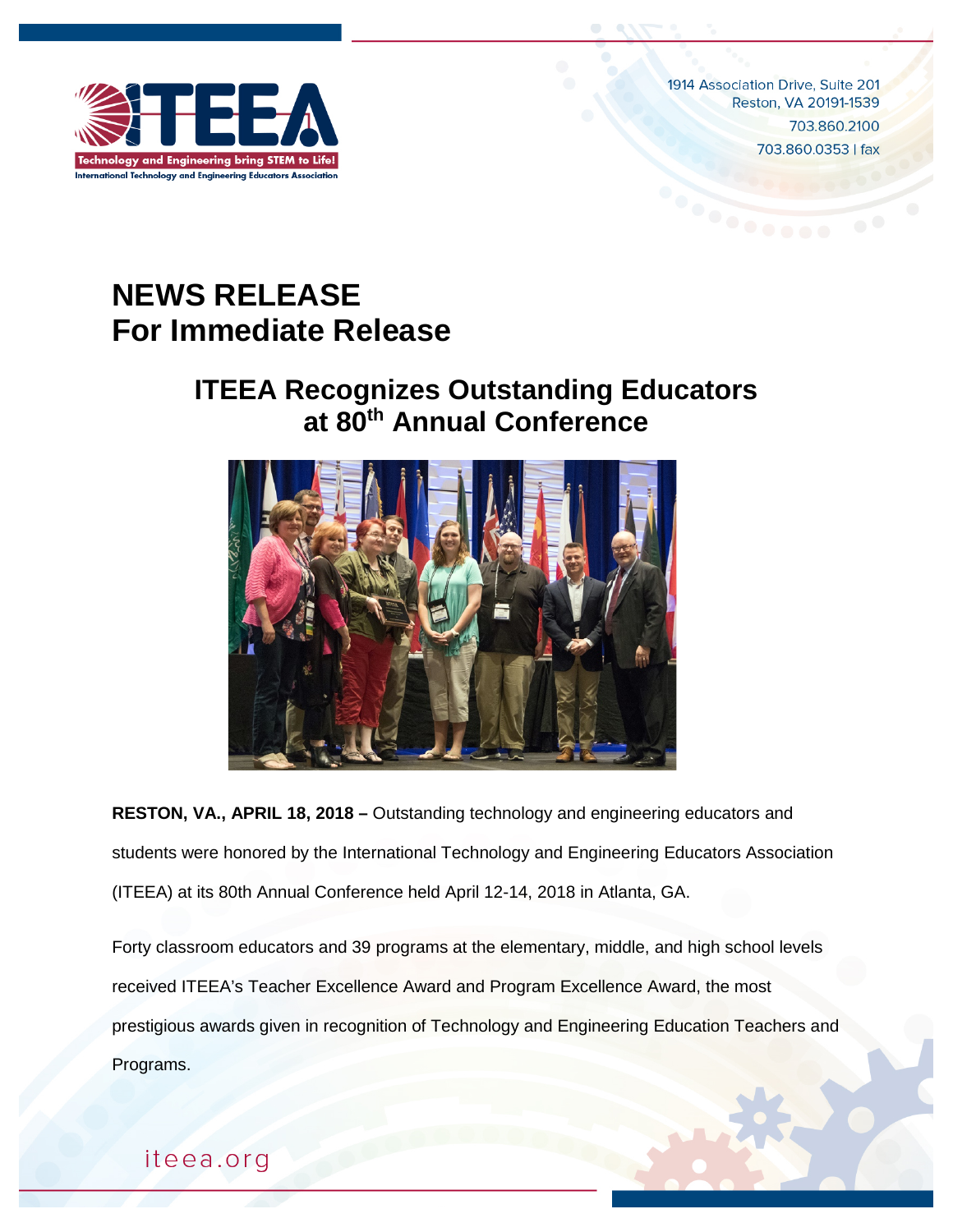ITEEA also bestowed the Distinguished Technology and Engineering Professional designation on five individuals. The DTE designation is a coveted mark of distinction in technology and engineering education and recognizes educators who have demonstrated a high level of competence and conscientiousness in the field. Recipients included Marcelo Caplan, Clifton Jones, Virginia Jones, Debra Shapiro, and David White.

Also awarded were Special Recognition Awards to the following individuals:

- Academy of Fellows: Lung-Sheng (Steven) Lee
- Special Recognition Award: Gary Broadbent
- Wilkinson Meritorious Service Award: Thomas P. Bell, DTE
- Lockette/Monroe Humanitarian Award: Randy McGriff
- Award of Distinction: Johnny J Moye, DTE
- Prakken Professional Cooperation Award: Dierdre Shetler
- Public Understanding of Technology and Engineering Education Award: Cathi Cox-Boniol
- Gerhard Salinger Award for Enhancing STEM Education Through Technological/Engineering Design-Based Instruction: Purdue University Engineering Technology Education Program
- John Brown Lifetime Achievement Award: Gregory C. Kane

Additionally, four individuals received the distinction of "Emerging Leader," which recognizes technology, innovation, design, and engineering educators who have demonstrated a high level of competence and professional activity in the field of technology and engineering education. 2018 recipients included Troy Blunier, Eric Deneault, Raymond Dixon, Tim Feltner, Daniel Kelly, and David Shabram.